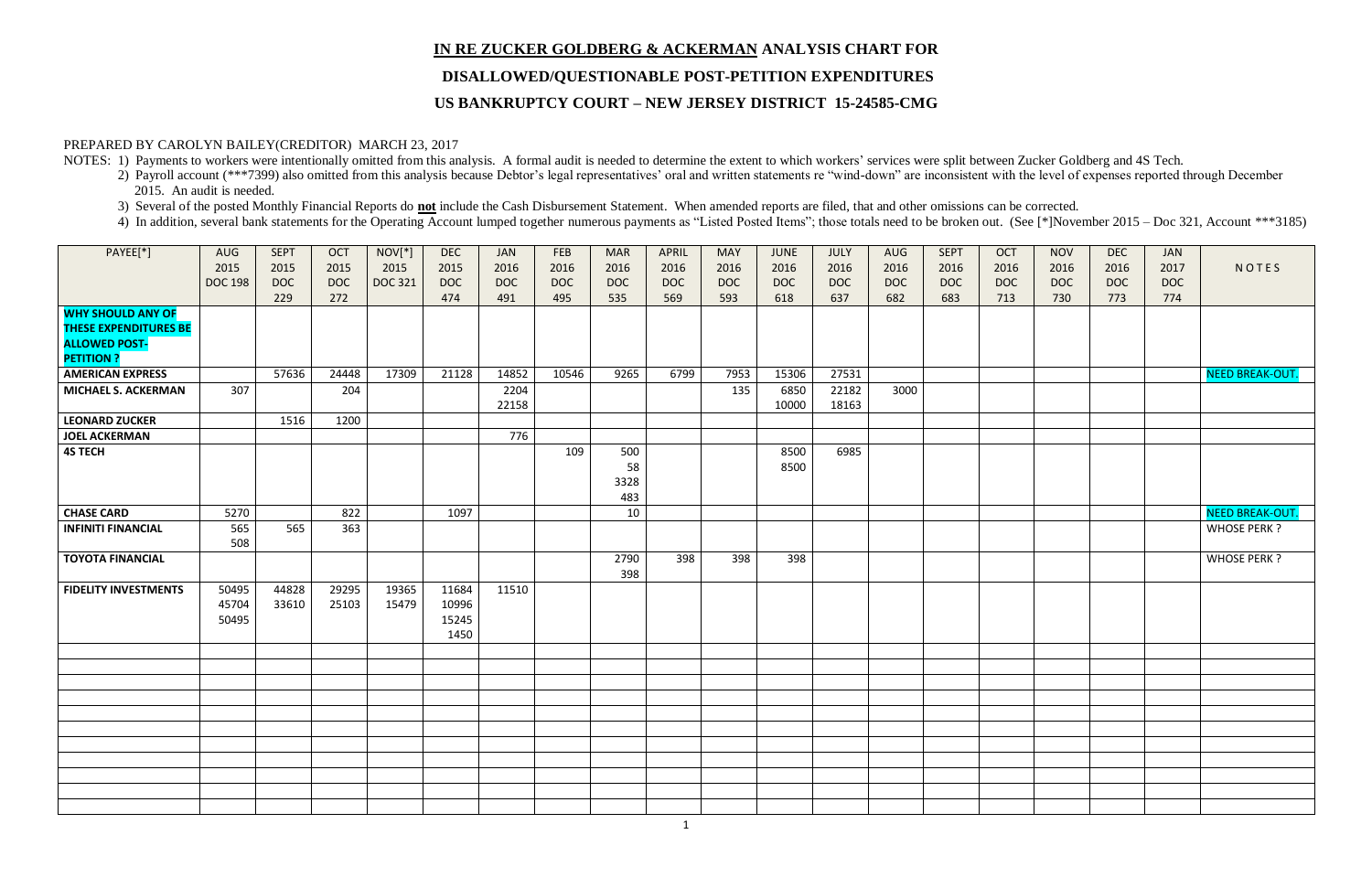# **IN RE ZUCKER GOLDBERG & ACKERMAN ANALYSIS CHART FOR DISALLOWED/QUESTIONABLE POST-PETITION EXPENDITURES**

### **US BANKRUPTCY COURT – NEW JERSEY DISTRICT 15-24585-CMG**

### PREPARED BY CAROLYN BAILEY(CREDITOR) MARCH 23, 2017

NOTES: 1) Payments to workers were intentionally omitted from this analysis. A formal audit is needed to determine the extent to which workers' services were split between Zucker Goldberg and 4S Tech.

- 2) Payroll account (\*\*\*7399) also omitted from this analysis because Debtor's legal representatives' oral and written statements re "wind-down" are inconsistent with the level of expenses reported through December 2015. An audit is needed.
- 3) Several of the posted Monthly Financial Reports do **not** include the Cash Disbursement Statement. When amended reports are filed, that and other omissions can be corrected.
- 4) In addition, several bank statements for the Operating Account lumped together numerous payments as "Listed Posted Items"; those totals need to be broken out. (See [\*]November 2015 Doc 321, Account \*\*\*3185)

| PAYEE                                                   | AUG<br>2015<br><b>DOC 198</b> | <b>SEPT</b><br>2015<br><b>DOC</b> | OCT<br>2015<br><b>DOC</b> | <b>NOV</b><br>2015<br><b>DOC 321</b> | <b>DEC</b><br>2015<br><b>DOC</b> | JAN<br>2016<br><b>DOC</b> | FEB<br>2016<br><b>DOC</b> | <b>MAR</b><br>2016<br><b>DOC</b> | APRIL<br>2016<br><b>DOC</b> | MAY<br>2016<br><b>DOC</b> | <b>JUNE</b><br>2016<br><b>DOC</b> | JULY<br>2016<br><b>DOC</b> | AUG<br>2016<br><b>DOC</b> | <b>SEPT</b><br>2016<br><b>DOC</b> | OCT<br>2016<br><b>DOC</b> | <b>NOV</b><br>2016<br><b>DOC</b> | <b>DEC</b><br>2016<br><b>DOC</b> | JAN<br>2017<br><b>DOC</b> | NOTES |
|---------------------------------------------------------|-------------------------------|-----------------------------------|---------------------------|--------------------------------------|----------------------------------|---------------------------|---------------------------|----------------------------------|-----------------------------|---------------------------|-----------------------------------|----------------------------|---------------------------|-----------------------------------|---------------------------|----------------------------------|----------------------------------|---------------------------|-------|
|                                                         |                               | 229                               | 272                       |                                      | 474                              | 491                       | 495                       | 535                              | 569                         | 593                       | 618                               | 637                        | 682                       | 683                               | 713                       | 730                              | 773                              | 774                       |       |
| <b>WHO ARE THE INSURED</b><br><b>OR BENEFICIARIES ?</b> |                               |                                   |                           |                                      |                                  |                           |                           |                                  |                             |                           |                                   |                            |                           |                                   |                           |                                  |                                  |                           |       |
| <b>MASS MUTUAL</b>                                      | 920                           | 920                               | 920                       | 920                                  | 920                              | 920                       | 920                       | 920                              | 920                         | 920                       | 920                               | 920                        | 920                       | 920                               | 920                       | 920                              | 920                              | 920                       |       |
| <b>NATIONAL LIFE</b>                                    | 550                           | 128                               | 620                       |                                      | 550                              | 550                       | 138                       | 138                              | 138                         | 138                       | 138                               | 138                        | 138                       | 138                               |                           |                                  |                                  |                           |       |
|                                                         | 550                           | 550                               | 1800                      |                                      |                                  | 128                       | 400                       | 550                              |                             | 440                       |                                   |                            | 400                       |                                   |                           |                                  |                                  |                           |       |
|                                                         | 128                           | 128                               | 550                       |                                      |                                  | 128                       | 550                       |                                  |                             |                           |                                   |                            |                           |                                   |                           |                                  |                                  |                           |       |
|                                                         | 369                           |                                   | 128                       |                                      |                                  |                           |                           |                                  |                             |                           |                                   |                            |                           |                                   |                           |                                  |                                  |                           |       |
|                                                         |                               |                                   | 369                       |                                      |                                  |                           |                           |                                  |                             |                           |                                   |                            |                           |                                   |                           |                                  |                                  |                           |       |
| <b>NATIONWIDE LIFE</b>                                  | 1307                          | 1307                              | 1307                      | 1307                                 | 1307                             | 1307                      | 1307                      | 1307                             | 1307                        | 1307                      |                                   |                            |                           |                                   |                           |                                  |                                  |                           |       |
| <b>LIFE &amp; ANNUITY</b>                               |                               | 1889                              | 1889                      | 1889                                 | 1889                             |                           | 1889                      | 1889                             |                             | 1889                      |                                   |                            |                           |                                   |                           |                                  |                                  |                           |       |
|                                                         |                               | 1889                              |                           |                                      |                                  |                           |                           | 1889                             |                             |                           |                                   |                            |                           |                                   |                           |                                  |                                  |                           |       |
| <b>CHUBB GROUP</b>                                      | 3017                          |                                   |                           |                                      |                                  |                           |                           | 1175                             |                             |                           | 1001                              |                            |                           |                                   |                           |                                  |                                  |                           |       |
|                                                         | 13816                         |                                   |                           |                                      |                                  |                           |                           | 505                              |                             |                           |                                   |                            |                           |                                   |                           |                                  |                                  |                           |       |
| THE HARTFORD                                            | 17741                         | 5672                              | 16854                     |                                      |                                  |                           |                           | 1091                             | 795                         |                           |                                   |                            |                           |                                   | 426                       |                                  | 949                              |                           |       |
| <b>AMERICAN GEN LIFE</b>                                |                               |                                   |                           |                                      |                                  |                           |                           |                                  |                             |                           | 1501                              |                            |                           |                                   |                           |                                  |                                  |                           |       |
| <b>HEALTH PLAN B</b>                                    | 954<br>954                    | 954                               | 954                       |                                      | 1037                             | 1037                      |                           | 1037<br>1037                     | 1037                        |                           |                                   |                            |                           |                                   |                           |                                  |                                  |                           |       |
| <b>PAUL REVERE</b>                                      | 690                           | 690                               | 690                       |                                      | 690                              |                           |                           |                                  |                             |                           |                                   |                            |                           |                                   |                           |                                  |                                  |                           |       |
|                                                         | 690                           |                                   |                           |                                      |                                  |                           |                           |                                  |                             |                           |                                   |                            |                           |                                   |                           |                                  |                                  |                           |       |
| <b>PRODELL ORTHO</b>                                    | 5250                          | 4500                              | 2000                      |                                      | 2500                             | 2500                      |                           |                                  |                             |                           |                                   |                            |                           |                                   |                           |                                  |                                  |                           |       |
| <b>CHILDREN SPECIALIZED</b>                             | 665                           |                                   |                           |                                      |                                  |                           |                           |                                  |                             |                           |                                   |                            |                           |                                   |                           |                                  |                                  |                           |       |
|                                                         |                               |                                   |                           |                                      |                                  |                           |                           |                                  |                             |                           |                                   |                            |                           |                                   |                           |                                  |                                  |                           |       |
| <b>UNUM LIFE</b>                                        |                               |                                   |                           |                                      | [?]690                           | 281                       | 281                       | 281                              | 281                         | 281                       | 281                               | 281                        | 281                       |                                   |                           |                                  |                                  |                           |       |
|                                                         |                               |                                   |                           |                                      |                                  | 281                       |                           | 281                              |                             |                           |                                   |                            |                           |                                   |                           |                                  |                                  |                           |       |
| <b>AETNA</b>                                            | 155421                        | 60021                             | 40683                     |                                      | 40321                            |                           |                           |                                  |                             |                           |                                   |                            |                           |                                   |                           |                                  |                                  |                           |       |
|                                                         | 97511                         | 25074                             | 19909                     |                                      | 4630                             |                           |                           |                                  |                             |                           |                                   |                            |                           |                                   |                           |                                  |                                  |                           |       |
|                                                         | 15363                         | 5628                              | 4632                      |                                      | 2001                             |                           |                           |                                  |                             |                           |                                   |                            |                           |                                   |                           |                                  |                                  |                           |       |
|                                                         | 634                           | 312                               | 222                       |                                      | 182                              |                           |                           |                                  |                             |                           |                                   |                            |                           |                                   |                           |                                  |                                  |                           |       |
|                                                         | 896                           | 344                               | 299                       |                                      | 87                               |                           |                           |                                  |                             |                           |                                   |                            |                           |                                   |                           |                                  |                                  |                           |       |
|                                                         | 8646                          | 5027                              | 3975                      |                                      | 1480                             |                           |                           |                                  |                             |                           |                                   |                            |                           |                                   |                           |                                  |                                  |                           |       |
|                                                         | 2291                          | 590                               | 205                       |                                      |                                  |                           |                           |                                  |                             |                           |                                   |                            |                           |                                   |                           |                                  |                                  |                           |       |
|                                                         | 1315                          |                                   |                           |                                      |                                  |                           |                           |                                  |                             |                           |                                   |                            |                           |                                   |                           |                                  |                                  |                           |       |